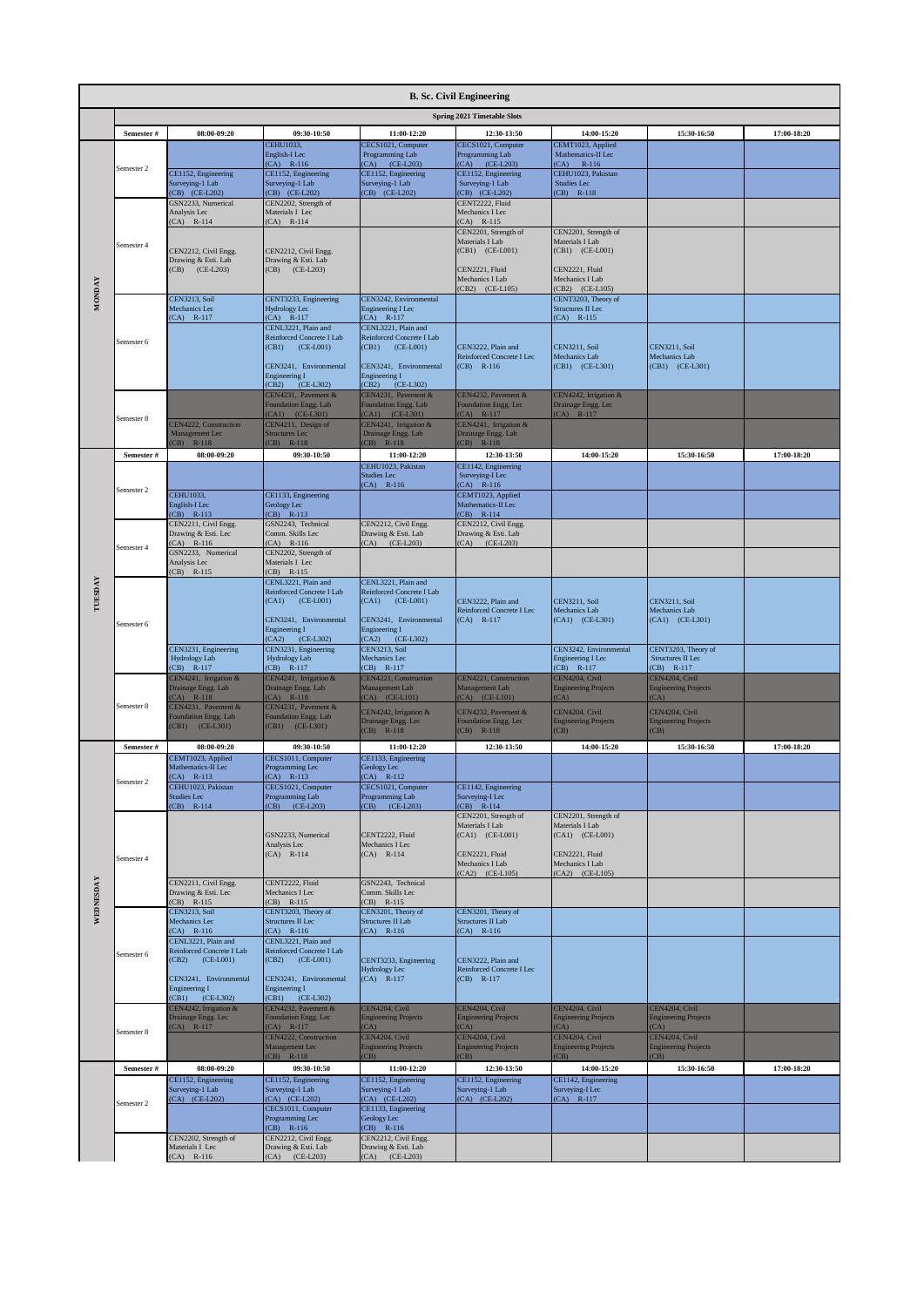| <b>THURSDAY</b> | Semester 4            | GSN2233, Numerical<br>Analysis Lec<br>CB) R-112                | CEN2201, Strength of<br>Materials I Lab<br>(CB2) (CE-L001)<br>CEN2221, Fluid<br>Mechanics I Lab<br>(CB1) (CE-L105)     | CEN2201, Strength of<br>Materials I Lab<br>(CB2) (CE-L001)<br>CEN2221, Fluid<br>Mechanics I Lab<br>$(CB1)$ $(CE-L105)$     |                                                                                                                                                | CEN2202, Strength of<br>Materials I Lec<br>$(CB)$ R-113                                                                                               |                                                                    |                                                               |
|-----------------|-----------------------|----------------------------------------------------------------|------------------------------------------------------------------------------------------------------------------------|----------------------------------------------------------------------------------------------------------------------------|------------------------------------------------------------------------------------------------------------------------------------------------|-------------------------------------------------------------------------------------------------------------------------------------------------------|--------------------------------------------------------------------|---------------------------------------------------------------|
|                 | Semester 6            |                                                                | CEN3242, Environmental<br><b>Engineering I Lec</b><br>$(CA)$ R-117                                                     | CENT3233, Engineering<br><b>Hydrology Lec</b><br>$(CA)$ R-117                                                              | CENL3221, Plain and<br>Reinforced Concrete I Lab<br>(CA2)<br>$(CE-L001)$<br>CEN3241. Environmental<br>Engineering I Lab<br>$(CA1)$ $(CE-L302)$ | CENL3221, Plain and<br>Reinforced Concrete I Lab<br>(CA2)<br>$(CE-L001)$<br>CEN3241. Environmental<br><b>Engineering I Lab</b><br>$(CA1)$ $(CE-L302)$ |                                                                    |                                                               |
|                 |                       | CEN3213, Soil<br>Mechanics Lec<br>(CB) R-117                   | CENT3203, Theory of<br><b>Structures II Lec</b><br>$(CB)$ R-113                                                        | <b>CEN3211, Soil</b><br>Mechanics Lab<br>(CB2) (CE-L301)                                                                   | <b>CEN3211, Soil</b><br>Mechanics Lab<br>(CB2) (CE-L301)                                                                                       |                                                                                                                                                       |                                                                    |                                                               |
|                 |                       | CEN4231. Pavement &<br>Foundation Engg. Lab<br>(CA2) (CE-L301) | CEN4231. Pavement &<br>Foundation Engg. Lab<br>$(CA2)$ $(CE-L301)$                                                     | CEN4222, Construction<br>Management Lec<br>$(CA)$ R-118                                                                    | CEN4211, Design of<br><b>Structures Lec</b><br>$(CA)$ R-118                                                                                    |                                                                                                                                                       |                                                                    |                                                               |
|                 | Semester 8            | CENL4211, Design of<br><b>Structures Lab</b><br>$(CB)$ R-118   | CENL4211, Design of<br><b>Structures Lab</b><br>$(CB)$ R-118                                                           |                                                                                                                            | CEN4242, Irrigation &<br>Drainage Engg. Lec<br>$(CB)$ R-117                                                                                    | CEN4231. Pavement &<br>Foundation Engg. Lab<br>(CB2) (CE-L301)                                                                                        | CEN4231. Pavement &<br>Foundation Engg. Lab<br>$(CB2)$ $(CE-L301)$ |                                                               |
|                 | Semester #            | 08:00-09:20                                                    | 09:30-10:50                                                                                                            | 11:00-12:20                                                                                                                | 12:30-13:50                                                                                                                                    | 14:00-15:20                                                                                                                                           | 15:30-16:50                                                        | 17:00-18:20                                                   |
|                 | Semester <sub>2</sub> | <b>CEHU1033,</b><br>English-I Lec<br>$(CA)$ R-114              | CE1133, Engineering<br>Geology Lec<br>$(CA)$ R-114                                                                     | CEHU1023, Pakistan<br><b>Studies Lec</b><br>(CA) (CE-L003)                                                                 | <b>Juma Break</b>                                                                                                                              |                                                                                                                                                       |                                                                    |                                                               |
|                 |                       | CEMT1023, Applied<br>Mathematics-II Lec<br>(CB) R-115          | <b>CEHU1033,</b><br>English-I Lec<br>$(CB)$ R-115                                                                      | CE1142, Engineering<br>Surveying-I Lec<br>$(CB)$ R-115                                                                     | <b>Juma Break</b>                                                                                                                              |                                                                                                                                                       |                                                                    |                                                               |
|                 | Semester 4            |                                                                | CEN2201, Strength of<br>Materials I Lab<br>$(CA2)$ $(CE-L001)$<br>CEN2221, Fluid<br>Mechanics I Lab<br>(CA1) (CE-L105) | CEN2201, Strength of<br>Materials I Lab<br>$(CA2)$ $(CE-L001)$<br>CEN2221, Fluid<br>Mechanics I Lab<br>$(CA1)$ $(CE-L105)$ | <b>Juma Break</b>                                                                                                                              | GSN2243. Technical<br>Comm. Skills Lec<br>$(CA)$ R-112                                                                                                |                                                                    |                                                               |
| <b>FRIDAY</b>   |                       |                                                                | GSN2243. Technical<br>Comm. Skills Lec<br>$(CB)$ R-110                                                                 | CENT2222, Fluid<br>Mechanics I Lec<br>$(CB)$ R-116                                                                         | <b>Juma Break</b>                                                                                                                              | CEN2212, Civil Engg.<br>Drawing & Esti. Lab<br>(CB) (CE-L203)                                                                                         | CEN2212, Civil Engg.<br>Drawing & Esti. Lab<br>(CB) (CE-L203)      |                                                               |
|                 | Semester 6            |                                                                | <b>CEN3211, Soil</b><br>Mechanics Lab<br>(CA2) (CE-L301)                                                               | <b>CEN3211, Soil</b><br>Mechanics Lab<br>(CA2) (CE-L301)                                                                   | <b>Juma Break</b>                                                                                                                              | CEN3222, Plain and<br>Reinforced Concrete I Lec<br>$(CA)$ R-116                                                                                       | CENT3231, Engineering<br><b>Hydrology Lab</b><br>$(CA)$ R-116      | CENT3231, Engineering<br><b>Hydrology Lab</b><br>$(CA)$ R-116 |
|                 |                       |                                                                | CENT3233, Engineering<br>Hydrology Lec<br>$(CB)$ R-117                                                                 | CEN3242. Environmental<br><b>Engineering I Lec</b><br>$(CB)$ R-117                                                         | <b>Juma Break</b>                                                                                                                              | CEN3201, Theory of<br><b>Structures II Lab</b><br>(CB) R-117                                                                                          | CEN3201, Theory of<br>Structures II Lab<br>$(CB)$ R-117            |                                                               |
|                 | Semester 8            | CENL4211, Design of<br><b>Structures Lab</b><br>$(CA)$ R-118   | CENL4211, Design of<br><b>Structures Lab</b><br>$(CA)$ R-118                                                           | CEN4222, Construction<br>Management Lec<br>$(CA)$ R-118                                                                    | <b>Juma Break</b>                                                                                                                              | CEN4204, Civil<br><b>Engineering Projects</b><br>(CA)                                                                                                 | CEN4204, Civil<br><b>Engineering Projects</b><br>(CA)              |                                                               |
|                 |                       | CEN4221, Construction<br>Management Lab<br>(CB) (CE-L101)      | CEN4221, Construction<br>Management Lab<br>(CB) (CE-L101)                                                              | CEN4232, Pavement &<br>Foundation Engg. Lec<br>$(CB)$ R-309                                                                | <b>Juma Break</b>                                                                                                                              | CEN4204, Civil<br><b>Engineering Projects</b><br>(CB)                                                                                                 | CEN4204, Civil<br><b>Engineering Projects</b><br>(CB)              |                                                               |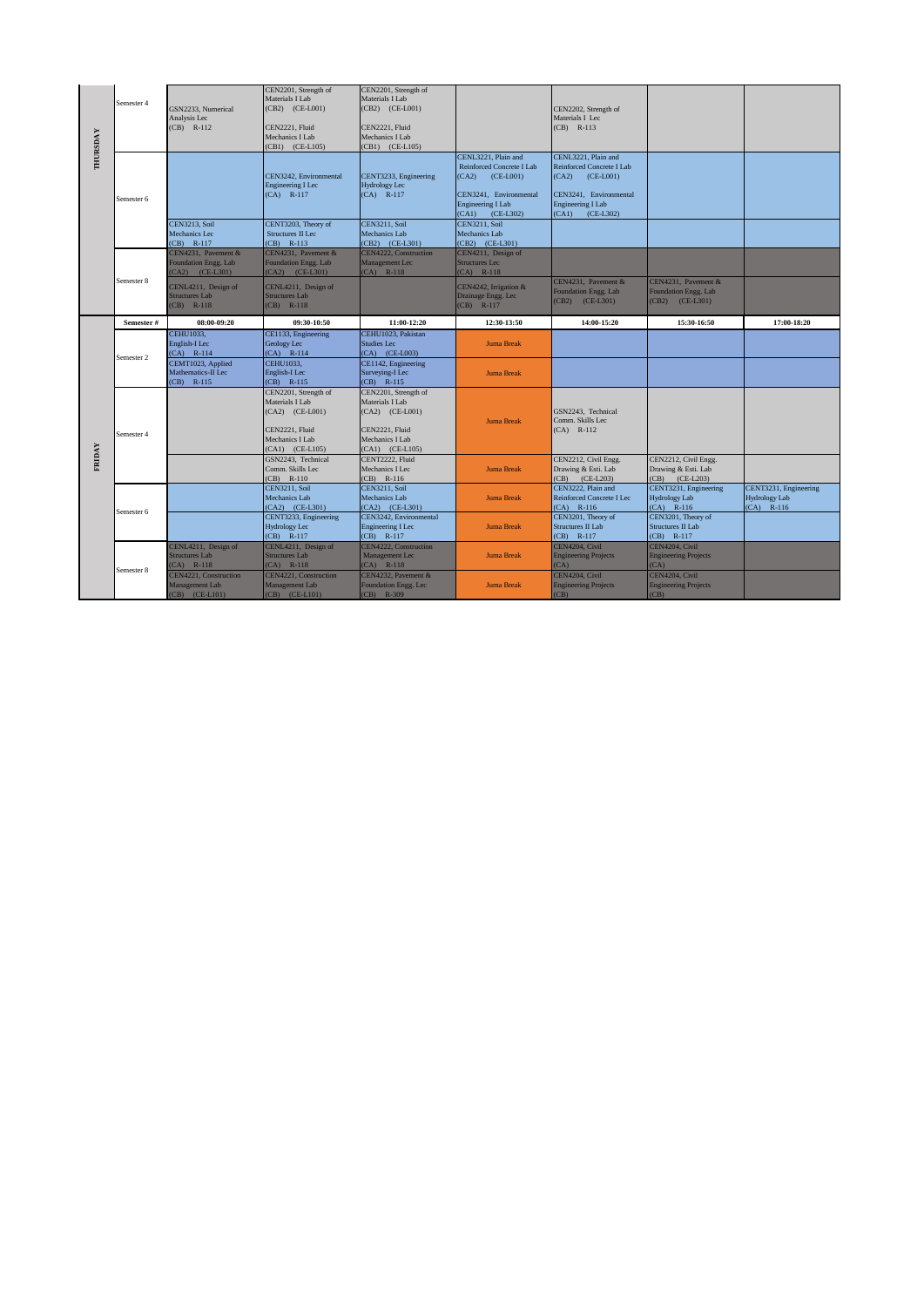|               |                                           |                                                              |                                                              |                                                                        | <b>B. Sc. Electrical Engineering</b>                            |                                                           |                                                           |             |
|---------------|-------------------------------------------|--------------------------------------------------------------|--------------------------------------------------------------|------------------------------------------------------------------------|-----------------------------------------------------------------|-----------------------------------------------------------|-----------------------------------------------------------|-------------|
|               |                                           |                                                              |                                                              |                                                                        | <b>Spring 2021 Timetable Slots</b>                              |                                                           |                                                           |             |
|               | Semester #                                | 08:00-09:20                                                  | 09:30-10:50                                                  | 11:00-12:20                                                            | 12:30-13:50                                                     | 14:00-15:20                                               | 15:30-16:50                                               | 17:00-18:20 |
|               |                                           | EEHU1053, Islamic<br><b>Studies Lec</b><br>(EA) R-107        | EE1813, Linear Circuit<br>Analysis Lec<br>(EA) R-107         | EEMT1023, Applied<br>Mathematics-II Lec<br>$(EA)$ R-107                |                                                                 |                                                           |                                                           |             |
|               | Semester 2                                |                                                              |                                                              | EEME1033, Basic<br>Mechanical<br>Engg. Lec                             | EEME1021, Engineering<br>Drawing Lab                            | EEME1021, Engineering<br>Drawing Lab                      |                                                           |             |
|               |                                           |                                                              |                                                              | $(EB)$ R-108<br>GSN2203, Multivariable                                 | (EB) (CE-L101)<br>EEN2213, Probability                          | (EB) (CE-L101)<br>EEE2241, Electrical                     | EEE2241, Electrical                                       |             |
|               |                                           |                                                              |                                                              | Calculus Lec<br>(EA)<br>R-109                                          | Methods for Engr. Lec<br>(EA)<br>$R-107$                        | Machine Lab<br>EA1<br>(EE-L002)                           | Machine Lab<br>(EA1)<br>(EE-L002)                         |             |
|               | Semester 4                                | EEN2131, Digital Logic<br>Design Lab                         | EEN2131, Digital Logic<br>Design Lab                         |                                                                        |                                                                 |                                                           |                                                           |             |
|               |                                           | EB1) (EE-L201)                                               | (EB1) (EE-L201)                                              | EEN2233, Signals &<br>Systems Lec                                      | EEN2133, Digital Logic<br>Design Lec                            |                                                           |                                                           |             |
|               |                                           | EEN2231, Signals &<br>Systems Lab                            | EEN2231, Signals &<br>Systems Lab                            | $(EB)$ R-110                                                           | (EB) R-110                                                      |                                                           |                                                           |             |
|               |                                           | EB2)<br>(EE-L205)                                            | EB <sub>2</sub> )<br>(EE-L205)<br>PEN3213, Power Systems     |                                                                        | EEE3203, Linear Control                                         | EEN3201, Linear Control                                   | EEN3201, Linear Control                                   |             |
| <b>MONDAY</b> |                                           |                                                              | Analysis Lec<br>(EA) R-108                                   |                                                                        | <b>Systems Lec</b><br>$(EA)$ R-108                              | Systems Lab<br>(EA1)<br>(EE-L301)                         | ystems Lab<br>(EA1)<br>(EE-L301)                          |             |
|               | Semester 6                                |                                                              |                                                              | ETN3241, Computer Comm ETN3241, Computer Comm<br>Networks Lab          | Networks Lab                                                    |                                                           |                                                           |             |
|               | (EA) Power<br>(EB) Electro.               | EEE3203, Linear Control<br><b>Systems Lec</b>                | EEE3233, Engineering<br>Economics Lec                        | (EB1) (EE-L101)                                                        | (EB1) (EE-L101)                                                 |                                                           |                                                           |             |
|               |                                           | (EB) R-109                                                   | (EB) R-109                                                   | ETN3211, Antenna and Wave ETN3211, Antenna and Wave<br>Propagation Lab | Propagation Lab                                                 |                                                           |                                                           |             |
|               |                                           |                                                              |                                                              | (EB2) (EE-L205)                                                        | (EB2) (EE-L205)                                                 |                                                           |                                                           |             |
|               |                                           |                                                              | PEN4221, Power Systems<br>Protection Lab<br>(EA1) (EE-L204)  | PEN4221, Power Systems<br>Protection Lab<br>(EA1) (EE-L204)            | PEE4223, Power Systems<br>Protection Lec<br>$(EA)$ R-111        | EEN4231, Power Systems<br>Analysis Lab<br>(EA2) (EE-L204) | EEN4231, Power Systems<br>Analysis Lab<br>(EA2) (EE-L204) |             |
|               | Semester 8                                | PEE4223, Power Systems<br><b>Protection</b> Lec              | HUN4213, Engineering<br>Management Lec                       |                                                                        | PEN4253, Power Operation<br>and Control Lec                     |                                                           |                                                           |             |
|               | (EA) Power<br>(EB) Power<br>(EC) Electro. | EB) R-110                                                    | $(EB)$ R-110                                                 |                                                                        | $(EB)$ R-109                                                    |                                                           |                                                           |             |
|               |                                           |                                                              |                                                              |                                                                        |                                                                 | EEN4223, Industrial Process<br>Control Lec<br>(EC) R-108  | ETE4233, Digital Image<br>Processing Lec<br>$(EC)$ R-108  |             |
|               | Semester #                                | 08:00-09:20                                                  | 09:30-10:50                                                  | 11:00-12:20                                                            | 12:30-13:50                                                     | 14:00-15:20                                               | 15:30-16:50                                               | 17:00-18:20 |
|               | Semester 2                                | EE1811, Linear Circuit<br>Analysis Lab                       | EE1811, Linear Circuit<br>Analysis Lab                       | EEME1033, Basic<br>Mechanical<br>Engg. Lec                             | EECS1023, Fundamentals of<br>Programming Lec                    |                                                           |                                                           |             |
|               |                                           | EA1) (EE-L302)                                               | (EA1) (EE-L302)                                              | (EA) R-107                                                             | (EA) R-107                                                      |                                                           |                                                           |             |
|               |                                           | EE1813, Linear Circuit<br>Analysis Lec<br>$(EB)$ R-107       | EEMT1023, Applied<br>Mathematics-II Lec<br>$(EB)$ R-107      | EECS1021, Fundamentals of<br>Programming Lab<br>(EB) (CE-L101)         | EECS1021, Fundamentals of<br>Programming Lab<br>(EB) (CE-L101)  |                                                           |                                                           |             |
|               |                                           |                                                              | EEN2131, Digital Logic                                       | EEN2131, Digital Logic                                                 |                                                                 |                                                           |                                                           |             |
|               |                                           | EEE2243, Electrical<br>Machines Lec                          | Design Lab<br>(EA1) (EE-L201)                                | Design Lab<br>(EA1) (EE-L201)                                          | EEN2233, Signals &<br>Systems Lec                               |                                                           |                                                           |             |
|               | Semester 4                                | $(EA)$ R-109                                                 | EEN2231, Signals &<br>Systems Lab                            | EEN2231, Signals &<br>Systems Lab                                      | $(EA)$ R-108                                                    |                                                           |                                                           |             |
|               |                                           | EEN2213, Probability                                         | (EE-L205)<br>EA2<br>GSN2203, Multivariable                   | (EA2) (EE-L205)<br>EEE2241, Electrical                                 | EEE2241, Electrical                                             |                                                           |                                                           |             |
|               |                                           | Methods for Engr. Lec<br>EB) R-108                           | Calculus Lec<br>(EB)<br>$R-108$                              | Machine Lab<br>(EB1) (EE-L002)                                         | Machine Lab<br>(EB1)<br>$(EE-L002)$                             |                                                           |                                                           |             |
|               |                                           | PEN3241. Power Distri, and<br><b>Utilization Lab</b>         | PEN3241, Power Distri. And<br><b>Utilization Lab</b>         |                                                                        |                                                                 |                                                           |                                                           |             |
| TUESDAY       | Semester 6                                | (EA1) (EE-L204)                                              | (EA1)<br>$(EE-L204)$                                         | EEN3223, Technical Report<br>Writing Lec<br>$(EA)$ R-108               | PEN3243, Power Distri. and<br><b>Utilization Lec</b>            |                                                           |                                                           |             |
|               | (EA) Power                                | PEN3211, Power Systems<br>Analysis Lab<br>(EA2)<br>(EE-L101) | PEN3211, Power Systems<br>Analysis Lab<br>(EA2)<br>(EE-L101) |                                                                        | $(EA)$ R-109                                                    |                                                           |                                                           |             |
|               | (EB) Electro.                             | EEN3201. Linear Control                                      | EEN3201, Linear Control                                      | ETN3213. Antenna and Wave                                              |                                                                 | EEN3223, Technical Report                                 |                                                           |             |
|               |                                           | Systems Lab<br>(EB1) (EE-L301)                               | Systems Lab<br>(EB1) (EE-L301)                               | Propagation Lec<br>$(EB)$ R-109                                        |                                                                 | Writing Lec<br>$(EB)$ R-107                               |                                                           |             |
|               |                                           |                                                              |                                                              | PEE4223, Power Systems                                                 | EEN4233, Power Systems                                          | PEN4253, Power Operation<br>and Control Lec               |                                                           |             |
|               |                                           |                                                              |                                                              | Protection Lec<br>$(EA)$ R-110                                         | Analysis Lec<br>$(EA)$ R-110                                    | $(EA)$ R-110                                              |                                                           |             |
|               | Semester 8                                | HUN4213, Engineering<br>Management Lec<br>EB) R-110          | EEN4233, Power Systems<br>Analysis Lec<br>$(EB)$ R-110       | PEN4221, Power Systems<br>Protection Lab<br>$(EB1)$ $(EE-L204)$        | PEN4221, Power Systems<br>Protection Lab<br>$(EB1)$ $(EE-L204)$ |                                                           |                                                           |             |
|               | (EA) Power<br>(EB) Power                  |                                                              |                                                              | ETN4231, Digital Image                                                 | ETN4231, Digital Image                                          |                                                           |                                                           |             |
|               | (EC) Electro.                             |                                                              | HUN4213, Engineering<br>Management Lec                       | Processing Lab<br>$(EC1)$ $(EE-L203)$                                  | Processing Lab<br>$(EC1)$ $(EE-L203)$                           |                                                           |                                                           |             |
|               |                                           |                                                              | $(EC)$ R-109                                                 | EEN4221, Industrial Process<br>Control Lab                             | EEN4221, Industrial Process<br>Control Lab                      |                                                           |                                                           |             |
|               |                                           |                                                              |                                                              | (EE-L301)<br>(EC2)                                                     | (EC2)<br>(EE-L301)                                              |                                                           |                                                           |             |
|               | Semester #                                | 08:00-09:20                                                  | 09:30-10:50                                                  | 11:00-12:20<br>EEMT1023, Applied                                       | 12:30-13:50<br>EE1813, Linear Circuit                           | 14:00-15:20                                               | 15:30-16:50                                               | 17:00-18:20 |
|               | Semester 2                                |                                                              |                                                              | Mathematics-II Lec<br>$(EA)$ R-108                                     | Analysis Lec<br>$(EA)$ R-108                                    |                                                           |                                                           |             |
|               |                                           | EE1811, Linear Circuit<br>Analysis Lab                       | EE1811, Linear Circuit<br>Analysis Lab                       | EEME1033, Basic<br>Mechanical<br>Engg. Lec                             | EECS1023, Fundamentals of<br>Programming Lec                    |                                                           |                                                           |             |
|               |                                           | (EB1) (EE-L302)<br>EEE2241, Electrical                       | (EB1) (EE-L302)<br>EEE2241, Electrical                       | $(EB)$ R-107<br>EEN2213, Probability                                   | (EB) R-107<br>EEN2133, Digital Logic                            |                                                           |                                                           |             |
|               |                                           | Machine Lab<br>(EA2) (EE-L002)                               | Machine Lab<br>(EA2) (EE-L002)                               | Methods for Engr. Lec<br>$(EA)$ R-109                                  | Design Lec<br>$(EA)$ R-109                                      |                                                           |                                                           |             |
|               | Semester 4                                |                                                              | EEN2131, Digital Logic<br>Design Lab                         | EEN2131, Digital Logic<br>Design Lab                                   |                                                                 |                                                           |                                                           |             |
|               |                                           |                                                              | (EB2) (EE-L201)<br>EEN2231, Signals &                        | (EB2) (EE-L201)<br>EEN2231, Signals &                                  | EEE2243, Electrical<br>Machines Lec<br>$(EB)$ R-110             |                                                           |                                                           |             |
| WEDNESDAY     |                                           |                                                              | Systems Lab<br>$(EB1)$ $(EE-L205)$                           | Systems Lab<br>(EB1) (EE-L205)                                         |                                                                 |                                                           |                                                           |             |
|               | Semester 6                                | PEN3213, Power Systems<br>Analysis Lec                       | EEE3203, Linear Contro<br>Systems Lec                        |                                                                        |                                                                 |                                                           |                                                           |             |
|               | (EA) Power                                | $(EA)$ R-107<br>ETN3243, Computer                            | $(EA)$ R-107<br>EEE3233, Engineering                         |                                                                        |                                                                 |                                                           |                                                           |             |
|               | (EB) Electro.                             | Communication Net. Lec<br>(EB) R-108                         | Economics Lec<br>EB) R-108                                   |                                                                        |                                                                 |                                                           |                                                           |             |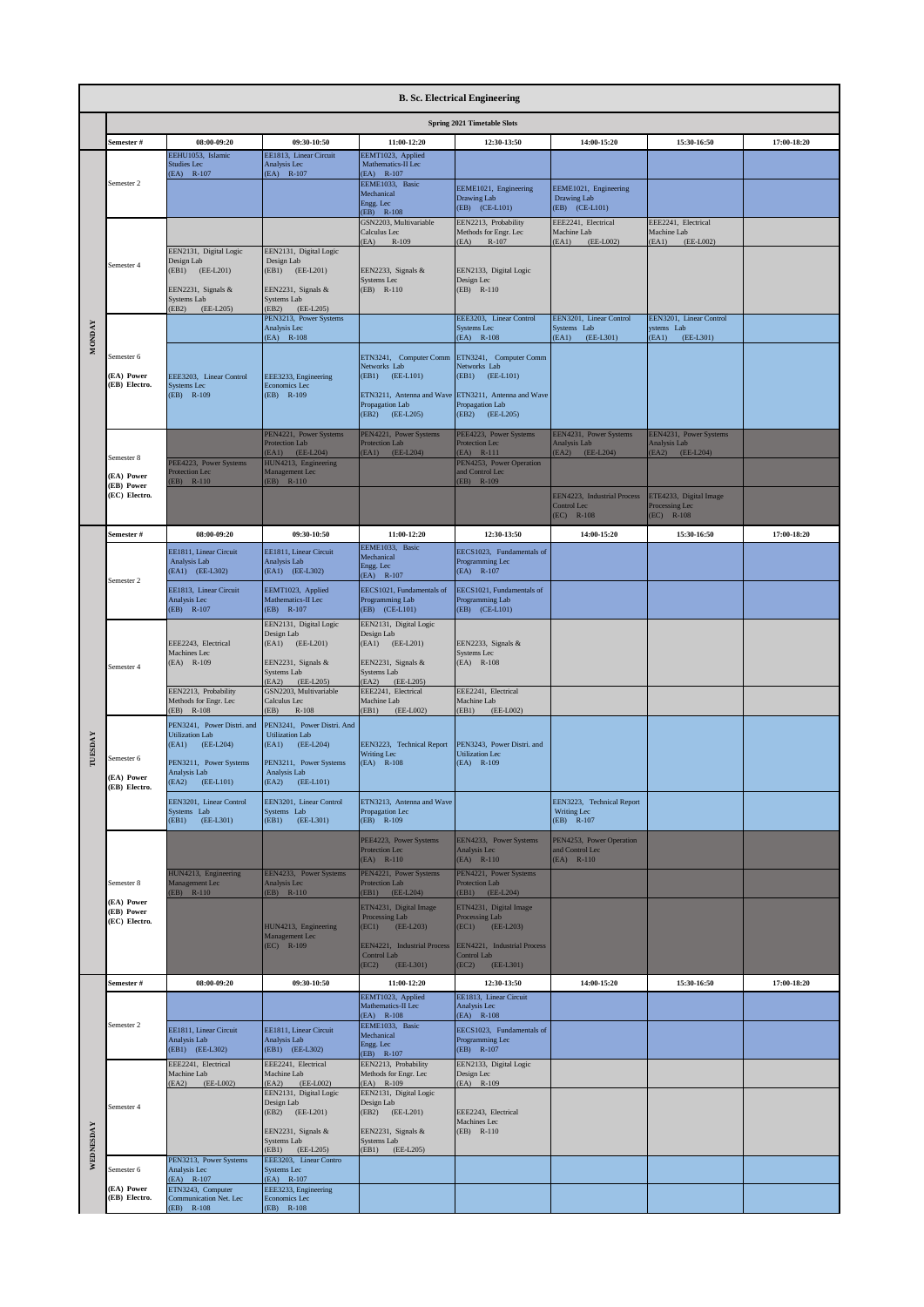|                 |                                           | EEN4231, Power Systems<br>Analysis Lab<br>(EA1) (EE-L204)                      | EEN4231, Power Systems<br>Analysis Lab<br>$(EA1)$ $(EE-L204)$                                                                                       | HUN4213, Engineering<br>Management Lec<br>$(EA)$ R-110                                                                                    |                                                                                                                                      | PEN4221, Power Systems<br><b>Protection Lab</b><br>(EA2) (EE-L204)                                                                     | PEN4221, Power Systems<br><b>Protection Lab</b><br>(EA2) (EE-L204) |             |
|-----------------|-------------------------------------------|--------------------------------------------------------------------------------|-----------------------------------------------------------------------------------------------------------------------------------------------------|-------------------------------------------------------------------------------------------------------------------------------------------|--------------------------------------------------------------------------------------------------------------------------------------|----------------------------------------------------------------------------------------------------------------------------------------|--------------------------------------------------------------------|-------------|
|                 | Semester 8<br>(EA) Power<br>(EB) Power    |                                                                                |                                                                                                                                                     | EEN4231, Power Systems<br>Analysis Lab<br>(EB2) (EE-L204)                                                                                 | EEN4231, Power Systems<br>Analysis Lab<br>(EB2) (EE-L204)                                                                            | EEN4233, Power Systems<br>Analysis Lec<br>$(EB)$ R-108                                                                                 | PEN4253, Power Operation<br>and Control Lec<br>$(EB)$ R-108        |             |
|                 | (EC) Electro.                             | HUN4213, Engineering<br>Management Lec<br>$(EC)$ R-110                         | EEN4223, Industrial Process<br>Control Lec<br>$(EC)$ R-110                                                                                          |                                                                                                                                           |                                                                                                                                      |                                                                                                                                        |                                                                    |             |
|                 | Semester #                                | 08:00-09:20                                                                    | 09:30-10:50                                                                                                                                         | 11:00-12:20                                                                                                                               | 12:30-13:50                                                                                                                          | 14:00-15:20                                                                                                                            | 15:30-16:50                                                        | 17:00-18:20 |
|                 |                                           | EE1811, Linear Circuit<br>Analysis Lab<br>(EA2) (EE-L302)                      | EE1811, Linear Circuit<br>Analysis Lab<br>(EA2) (EE-L302)                                                                                           | EEME1033, Basic<br>Mechanical<br>Engg. Lec<br>$(EA)$ R-107                                                                                | EECS1021, Fundamentals of<br>Programming Lab<br>(EA) (CE-L101)                                                                       | EECS1021, Fundamentals of<br>Programming Lab<br>(EA) (CE-L101)                                                                         |                                                                    |             |
|                 | Semester 2                                | EEHU1053. Islamic Studies<br>Lec<br>$(EB)$ R-107                               | EECS1023. Fundamentals of<br>Programming Lec<br>$(EB)$ R-107                                                                                        | EEMT1023, Applied<br>Mathematics-II Lec<br>$(EB)$ R-108                                                                                   |                                                                                                                                      |                                                                                                                                        |                                                                    |             |
|                 | Semester 4                                | GSN2203, Multivariable<br>Calculus Lec<br>(EA) R-109                           | EEN2233, Signals &<br>Systems Lec<br>(EA) R-109                                                                                                     |                                                                                                                                           | EEN2131, Digital Logic<br>Design Lab<br>(EA2) (EE-L201)<br>EEN2231, Signals &<br>Systems Lab<br>(EA1) (EE-L205)                      | EEN2131, Digital Logic<br>Design Lab<br>(EA2) (EE-L201)<br>EEN2231, Signals &<br><b>Systems Lab</b><br>(EA1)<br>$(EE-L205)$            |                                                                    |             |
|                 |                                           | EEE2241, Electrical<br>Machine Lab                                             | EEE2241, Electrical<br>Machine Lab                                                                                                                  | EEN2133, Digital Logic<br>Design Lec                                                                                                      | EEN2213, Probability<br>Methods for Engr. Lec                                                                                        |                                                                                                                                        |                                                                    |             |
|                 |                                           | EB <sub>2</sub><br>(EE-L002)                                                   | (EB2)<br>(EE-L002)<br>EEN3201, Linear Control<br>Systems Lab<br>(EA2) (EE-L301)                                                                     | $(EB)$ R-110<br>EEN3201, Linear Control<br>Systems Lab<br>(EA2) (EE-L301)                                                                 | $(EB)$ R-110<br>PEN3243, Power Distri. and<br><b>Utilization Lec</b><br>$(EA)$ R-107                                                 | EEE3233, Engineering<br>Economics Lec<br>(EA) R-107                                                                                    |                                                                    |             |
| <b>THURSDAY</b> | Semester 6<br>(EA) Power<br>(EB) Electro. |                                                                                | ETN3241, Computer Comm ETN3241, Computer Comm<br>Networks Lab<br>(EB2) (EE-L101)<br>ETN3211, Antenna and Wave<br>Propagation Lab<br>(EB1) (EE-L205) | Networks Lab<br>(EB2) (EE-L101)<br>ETN3211, Antenna and Wave (EB) R-108<br>Propagation Lab<br>(EB1) (EE-L205)                             | EEE3203, Linear Control<br>Systems Lec                                                                                               | EEN3223, Technical<br><b>Report Writing Lec</b><br>$(EB)$ R-108                                                                        |                                                                    |             |
|                 |                                           | HUN4213, Engineering<br>Management Lec<br>$(EA)$ R-110                         | EEN4233, Power Systems<br>Analysis Lec<br>$(EA)$ R-110                                                                                              | PEN4253, Power Operation<br>and Control Lec<br>$(EA)$ R-109                                                                               |                                                                                                                                      |                                                                                                                                        |                                                                    |             |
|                 | Semester 8                                |                                                                                | PEN4221, Power Systems<br>Protection Lab<br>(EB2) (EE-L204)                                                                                         | PEN4221, Power Systems<br><b>Protection Lab</b><br>(EB2) (EE-L204)                                                                        | PEE4223, Power Systems<br>Protection Lec<br>$(EB)$ R-109                                                                             | EEN4231, Power Systems<br>Analysis Lab<br>(EB1) (EE-L204)                                                                              | EEN4231, Power Systems<br>Analysis Lab<br>(EB1) (EE-L204)          |             |
|                 | (EA) Power<br>(EB) Power<br>(EC) Electro. |                                                                                |                                                                                                                                                     | ETE4233, Digital Image<br>Processing Lec<br>$(EC)$ R-111                                                                                  | ETN4231, Digital Image<br>Processing Lab<br>$(EE-L203)$<br>(EC2)<br>EEN4221, Industrial Process<br>Control Lab<br>(EC1)<br>(EE-L301) | ETN4231, Digital Image<br>Processing Lab<br>$(EE-L203)$<br>(EC2)<br>EEN4221, Industrial Process<br>Control Lab<br>(EC1)<br>$(EE-L301)$ |                                                                    |             |
|                 | Semester #                                | 08:00-09:20                                                                    | 09:30-10:50                                                                                                                                         | 11:00-12:20                                                                                                                               | 12:30-13:50                                                                                                                          | 14:00-15:20                                                                                                                            | 15:30-16:50                                                        | 17:00-18:20 |
|                 | Semester 2                                | EEME1021, Engineering<br>Drawing Lab<br>(EA) (CE-L101)                         | EEME1021, Engineering<br>Drawing Lab<br>(EA) (CE-L101)                                                                                              | EEHU1053, Islamic<br>Studies Lec<br>$(EA)$ R-107                                                                                          | <b>Juma Break</b>                                                                                                                    | EECS1023, Fundamentals<br>of Programming Lec<br>$(EA)$ R-107                                                                           |                                                                    |             |
|                 |                                           | EE1811, Linear Circuit<br>Analysis Lab<br>EB2) (EE-L302)                       | EE1811, Linear Circuit<br>Analysis Lab<br>(EB2) (EE-L302)                                                                                           | EE1813, Linear Circuit<br>Analysis Lec<br>$(EB)$ R-108                                                                                    | <b>Juma Break</b>                                                                                                                    | EEHU1053, Islamic<br><b>Studies Lec</b><br>(EB) R-108                                                                                  |                                                                    |             |
|                 | Semester 4                                | EEE2243, Electrical<br>Machines Lec<br>EA) R-110                               |                                                                                                                                                     | EEN2133, Digital Logic<br>Design Lec<br>(EA) R-110                                                                                        | <b>Juma Break</b>                                                                                                                    |                                                                                                                                        |                                                                    |             |
|                 |                                           | GSN2203, Multivariable<br>Calculus Lec<br>EB) R-109                            | EEN2233, Signals &<br>Systems Lec<br>$(EB)$ R-109                                                                                                   | EEE2243, Electrical<br>Machines Lec<br>$(EB)$ R-109                                                                                       | <b>Juma Break</b>                                                                                                                    |                                                                                                                                        |                                                                    |             |
| FRIDAY          | Semester 6<br>(EA) Power<br>(EB) Electro. | EEE3233, Engineering<br>Economics Lec<br>$(EA)$ R-107                          | PEN3241, Power Distri. And<br><b>Utilization Lab</b><br>(EA2) (EE-L204)<br>PEN3211, Power Systems<br>Analysis Lab<br>$(EA1)$ $(EE-L101)$            | PEN3241, Power Distri. and<br><b>Utilization Lab</b><br>(EA2)<br>$(EE-L204)$<br>PEN3211, Power Systems<br>Analysis Lab<br>(EA1) (EE-L101) | <b>Juma Break</b>                                                                                                                    | EEN3223, Technical Report<br>Writing Lec<br>$(EA)$ R-109                                                                               |                                                                    |             |
|                 |                                           | ETN3213, Antenna and Wave ETN3243, Computer<br>Propagation Lec<br>$(EB)$ R-108 | Communication Net. Lec<br>$(EB)$ R-108                                                                                                              |                                                                                                                                           | <b>Juma Break</b>                                                                                                                    | EEN3201, Linear Control<br>Systems Lab<br>(EB2)<br>(EE-L301)                                                                           | EEN3201, Linear Control<br>Systems Lab<br>(EB2)<br>(EE-L301)       |             |
|                 | Semester 8                                |                                                                                | EEN4244, Senior Design<br>Project $-$ II Lab<br>(EA1+EA2) (EE-L202)                                                                                 | EEN4244, Senior Design<br>Project - II Lab<br>(EA1+EA2) (EE-L202)                                                                         | <b>Juma Break</b>                                                                                                                    |                                                                                                                                        |                                                                    |             |
|                 | (EA) Power<br>(EB) Power                  |                                                                                | EEN4244, Senior Design<br>Project $-$ II Lab<br>(EB1+EB2) (EE-L203)                                                                                 | EEN4244, Senior Design<br>Project $-$ II Lab<br>(EB1+EB2) (EE-L203)                                                                       | <b>Juma Break</b>                                                                                                                    |                                                                                                                                        |                                                                    |             |
|                 | (EC) Electro.                             |                                                                                | EEN4244, Senior Design<br>Project $-$ II Lab<br>$(EC1 + EC2)$ $(EE-L205)$                                                                           | EEN4244, Senior Design<br>Project - II Lab<br>$(EC1 + EC2)$ $(EE-L205)$                                                                   | <b>Juma Break</b>                                                                                                                    |                                                                                                                                        |                                                                    |             |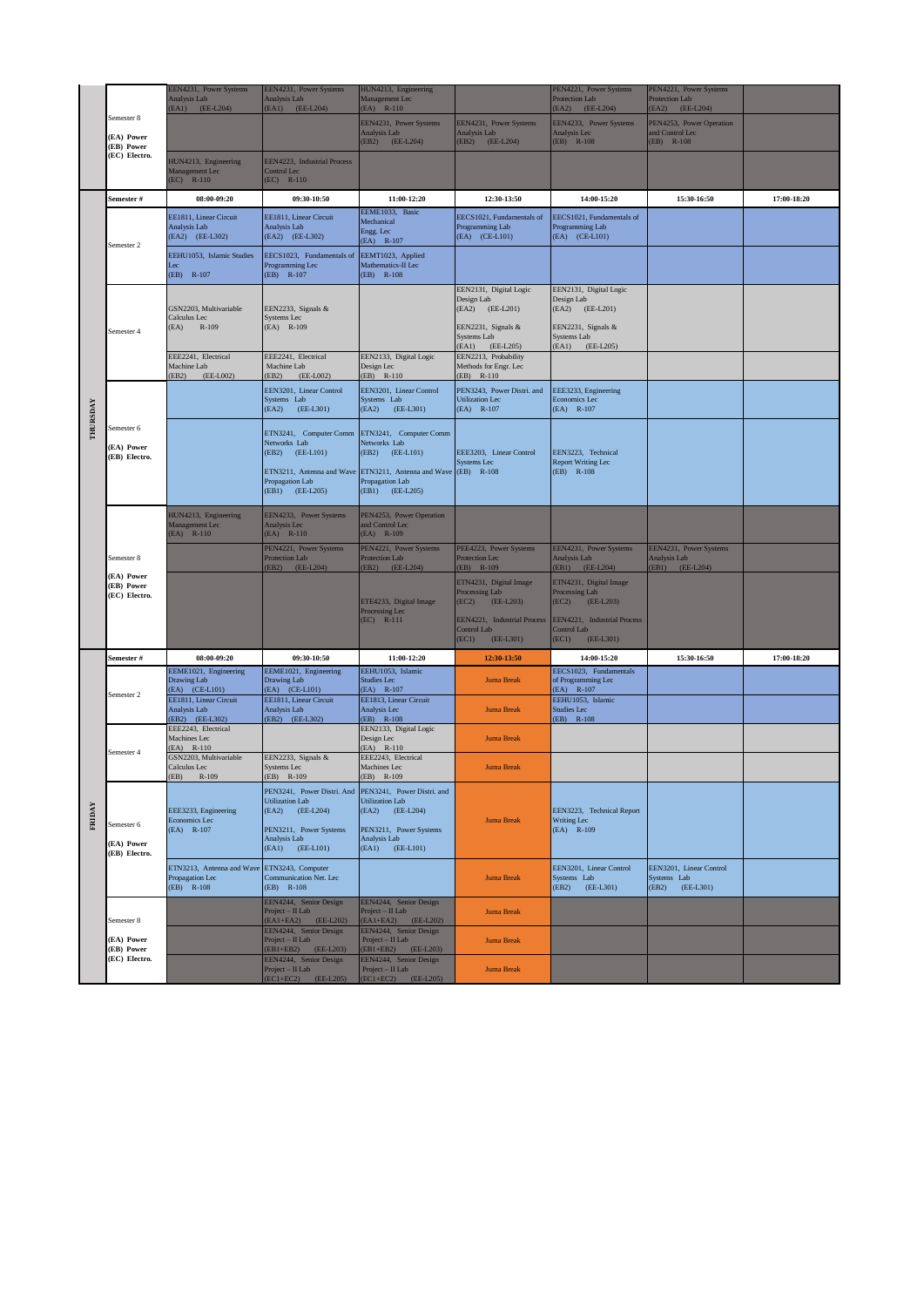|           | <b>B. Sc. Mechanical Engineering</b> |                                                                |                                                                     |                                                                       |                                                            |                                                                |                                                                |             |  |  |  |
|-----------|--------------------------------------|----------------------------------------------------------------|---------------------------------------------------------------------|-----------------------------------------------------------------------|------------------------------------------------------------|----------------------------------------------------------------|----------------------------------------------------------------|-------------|--|--|--|
|           |                                      |                                                                |                                                                     |                                                                       | Spring 2021 Timetable Slots                                |                                                                |                                                                |             |  |  |  |
|           | Semester #                           | 08:00-09:20                                                    | 09:30-10:50                                                         | 11:00-12:20                                                           | 12:30-13:50                                                | 14:00-15:20                                                    | 15:30-16:50                                                    | 17:00-18:20 |  |  |  |
|           |                                      | ME1413, Applied<br>Thermodynamics-I Lec<br>$MA$ ) $R-111$      | MEMT1023, Applied<br>Mathematics-II Lec<br>$MA)$ R-111              | ME1613, Engineering<br>Materials Lec<br>$(MA)$ R-111                  |                                                            |                                                                |                                                                |             |  |  |  |
|           | Semester 2                           | ME1513, Engineering<br>Mechanics-I Lec                         | MEEE1012, Basic Electrica<br><b>Engineering Lec</b>                 | MEEE1011, Basic Electrical<br><b>Engineering Lab</b>                  | MEEE1011, Basic Electrical<br><b>Engineering Lab</b>       |                                                                |                                                                |             |  |  |  |
|           |                                      | MB) R-112                                                      | $(MB)$ R-112                                                        | (MB1) (EE-L302)<br>MEN2221, Mechanics of<br>Machines-II Lab           | MB1) (EE-L302)<br>MEN2221, Mechanics of<br>Machines-II Lab | GSNT2213, Complex<br>Variables & Trans. Lec                    | MENT2253, Machine<br>Design-I Lec                              |             |  |  |  |
|           | Semester 4                           | MEN2261, Mechanics of                                          | MEN2261, Mechanics of                                               | (MA1) (ME-L303)<br>MEN2233, Fluid                                     | MA1) (ME-L303)<br>MEN2263, Mechanics of                    | MA) R-111                                                      | MA) R-111                                                      |             |  |  |  |
|           |                                      | Materials-II Lab<br>MB1)<br>$(ME-L301)$                        | Materials-II Lab<br>MB1)<br>$(ME-L301)$                             | Mechanics-I Lec<br>MB) R-112                                          | Materials-II Lec<br>MB) R-112                              |                                                                |                                                                |             |  |  |  |
|           |                                      | MEN3223, Finite Element                                        | ESN3241, Industrial<br><b>Electronics Lab</b><br>(MAI)<br>(EE-L203) | ESN3241, Industrial<br>Electronics Lab<br>(MAI)<br>$(EE-L203)$        | GSN3212, Health, Safety &                                  |                                                                |                                                                |             |  |  |  |
| MONDAY    |                                      | Analysis Lec<br>$(MA)$ R-108                                   | MEN3251,                                                            | MEN3251.                                                              | <b>Environment Lec</b><br>$(MA)$ R-113                     |                                                                |                                                                |             |  |  |  |
|           | Semester 6                           | MEN3221, Finite Element                                        | IC Engines Lab<br>MA2)<br>$(ME-L002)$<br>MEN3221, Finite Element    | IC Engines Lab<br>MA2)<br>(ME-L002)                                   |                                                            |                                                                |                                                                |             |  |  |  |
|           |                                      | Analysis Lab<br>(MB1) (ME-L201)                                | Analysis Lab<br>(MB1) (ME-L201)                                     | <b>MEN3252, IC</b>                                                    |                                                            | ESN3242, Industrial                                            | HUNT3262, Pakistan                                             |             |  |  |  |
|           |                                      | MEN3231, Heat & Mass                                           | MEN3231, Heat & Mass                                                | <b>Engines Lec</b><br>$(MB)$ R-114                                    |                                                            | <b>Electronics Lec</b><br>$(MB)$ R-114                         | Studies Lec<br>$(MB)$ R-114                                    |             |  |  |  |
|           |                                      | <b>Transfer Lab</b><br>MB2) (ME-L302)<br>GSN4252, Business &   | <b>Transfer Lab</b><br>(MB2) (ME-L302)<br>MSN4213, Quality          | MEN4222, Power                                                        |                                                            | MEN4231, Mechanical                                            | MEN4231, Mechanical                                            |             |  |  |  |
|           |                                      | <b>Entrepreneurship Lec</b><br>$MA)$ R-113                     | Assurance Lec<br>$MA)$ R-113                                        | Plants Lec<br>$(MA)$ R-113                                            |                                                            | <b>Vibrations Lab</b><br>(MA1) (ME-L303)                       | <b>Vibrations Lab</b><br>(MA1) (ME-L303)                       |             |  |  |  |
|           | Semester 8                           | MEN4222, Power<br>Plants Lec<br>MB) R-115                      | GSN4252, Business &<br>Entrepreneurship Lec<br>$(MB)$ R-115         | MENT4233, Mechanical<br><b>Vibrations Lec</b><br>$(MB)$ R-115         |                                                            |                                                                |                                                                |             |  |  |  |
|           | Semester #                           | 08:00-09:20                                                    | 09:30-10:50                                                         | 11:00-12:20                                                           | 12:30-13:50                                                | 14:00-15:20                                                    | 15:30-16:50                                                    | 17:00-18:20 |  |  |  |
|           |                                      | MEEE1012. Basic Electrical<br><b>Engineering Lec</b>           | ME1513, Engineering<br>Mechanics-I Lec                              | MEEE1011, Basic Electrical<br><b>Engineering Lab</b>                  | MEEE1011, Basic Electrical<br><b>Engineering Lab</b>       |                                                                |                                                                |             |  |  |  |
|           | Semester 2                           | $(MA)$ R-111<br>ME1413, Applied                                | $(MA)$ R-111<br>MEMT1023, Applied                                   | (MA1) (EE-L302)<br>ME1613, Engineering                                | (MA1) (EE-L302)                                            |                                                                |                                                                |             |  |  |  |
|           |                                      | Thermodynamics-I Lec<br>MB) R-112                              | Mathematics-II Lec<br>$(MB)$ R-112                                  | Materials Lec<br>$(MB)$ R-112                                         |                                                            |                                                                |                                                                |             |  |  |  |
|           | Semester 4                           |                                                                | MEN2261, Mechanics of<br>Materials-II Lab<br>MA1)<br>$(ME-L301)$    | MEN2261, Mechanics of<br>Materials-II Lab<br>(MAI)<br>$(ME-L301)$     | MEN2233, Fluid<br>Mechanics-I Lec<br>$MA)$ R-112           | MEN2263, Mechanics of<br>Materials-II Lec<br>$MA)$ R-112       |                                                                |             |  |  |  |
|           |                                      | MEN2221, Mechanics of<br>Machines-II Lab                       | MEN2221, Mechanics of<br>Machines-II Lab                            | MEN2223, Mechanics of<br>Machines-II Lec                              | MENT2253, Machine<br>Design-I Lec                          |                                                                |                                                                |             |  |  |  |
|           |                                      | $(ME-L303)$<br>MB2)<br>MEN3221, Finite Element<br>Analysis Lab | (MB2)<br>$(ME-L303)$<br>MEN3221, Finite Element<br>Analysis Lab     | $MB)$ R-111                                                           | $(MB)$ R-111                                               |                                                                |                                                                |             |  |  |  |
| TUESDAY   |                                      | (MA1) (ME-201)                                                 | (MA1) (ME-L201)                                                     | <b>MEN3252, IC</b><br>Engines Lec                                     |                                                            | MEN3233, Heat & Mass<br><b>Transfer Lec</b>                    | HUNT3262, Pakistan<br><b>Studies Lec</b>                       |             |  |  |  |
|           |                                      | MEN3231, Heat & Mass<br><b>Transfer Lab</b>                    | MEN3231, Heat & Mass<br><b>Transfer Lab</b>                         | $(MA)$ R-114                                                          |                                                            | $(MA)$ R-114                                                   | $(MA)$ R-114                                                   |             |  |  |  |
|           | Semester 6                           | MA2) (ME-L302)                                                 | (MA2) (ME-L302)                                                     |                                                                       |                                                            | ESN3241, Industrial<br>Electronics Lab                         | ESN3241, Industrial<br>Electronics Lab                         |             |  |  |  |
|           |                                      |                                                                |                                                                     | GSN3212, Health, Safety &<br>Environment Lec                          | MEN3223, Finite Element<br>Analysis Lec                    | (MB1)<br>(EE-L203)                                             | (MB1)<br>(EE-L203)                                             |             |  |  |  |
|           |                                      |                                                                |                                                                     | $(MB)$ R-113                                                          | $(MB)$ R-113                                               | <b>MEN3251, IC</b><br><b>Engines Lab</b><br>(MB2)<br>(ME-L002) | <b>MEN3251, IC</b><br><b>Engines Lab</b><br>(MB2)<br>(ME-L002) |             |  |  |  |
|           |                                      | MSN4213, Quality<br><b>Assurance Lec</b>                       | MENT4233, Mechanical<br><b>Vibrations Lec</b>                       | MEN4231, Mechanical<br><b>Vibrations Lab</b>                          | MEN4231, Mechanical<br>Vibrations Lab                      |                                                                |                                                                |             |  |  |  |
|           | Semester 8                           | MA) R-114                                                      | MA) R-114                                                           | MA2) (ME-L303)<br>MSN4213, Quality<br>Assurance Lec                   | MA2) (ME-L303)<br>MEN4222, Power<br>Plants Lec             | MEN4231, Mechanical<br><b>Vibrations Lab</b>                   | MEN4231, Mechanical<br><b>Vibrations Lab</b>                   |             |  |  |  |
|           | Semester #                           | 08:00-09:20                                                    | 09:30-10:50                                                         | $(MB)$ R-115<br>11:00-12:20                                           | $(MB)$ R-115<br>12:30-13:50                                | (MB1) (ME-L303)<br>14:00-15:20                                 | (MB1) (ME-L303)<br>15:30-16:50                                 | 17:00-18:20 |  |  |  |
|           |                                      | <b>MEHU1023,</b><br>English II Lec                             | ME1413, Applied<br>Thermodynamics-I Lec                             | ME1613, Engineering<br>Materials Lec                                  |                                                            |                                                                |                                                                |             |  |  |  |
|           | Semester 2                           | $(MA)$ R-111<br>ME1513, Engineering                            | $MA)$ R-111<br><b>MEHU1023.</b>                                     | $(MA)$ R-111<br>MEEE1011, Basic Electrical                            | MEEE1011, Basic Electrical                                 |                                                                |                                                                |             |  |  |  |
|           |                                      | Mechanics-I Lec<br>$MB)$ R-112                                 | English II Lec<br>$(MB)$ R-112                                      | <b>Engineering Lab</b><br>(MB2) (EE-L302)                             | <b>Engineering Lab</b><br>(MB2) (EE-L302)                  |                                                                |                                                                |             |  |  |  |
|           |                                      | GSNT2213, Complex<br>Variables & Trans. Lec<br>$MA)$ R-109     | MEN2223, Mechanics of<br>Machines-II Lec<br>$MA)$ R-109             |                                                                       |                                                            |                                                                |                                                                |             |  |  |  |
|           | Semester 4                           |                                                                | MEN2261. Mechanics of<br>Materials-II Lab                           | MEN2261. Mechanics of<br>Materials-II Lab                             | GSNT2213, Complex<br>Variables & Trans. Lec                | MEN2263, Mechanics of<br>Materials-II Lec                      |                                                                |             |  |  |  |
| WEDNESDAY |                                      |                                                                | MB2)<br>$(ME-L301)$<br>ESN3241, Industrial<br>Electronics Lab       | (MB2)<br>$(ME-L301)$<br>ESN3241, Industrial<br><b>Electronics Lab</b> | $(MB)$ R-111                                               | MB) R-111                                                      |                                                                |             |  |  |  |
|           |                                      |                                                                | (MA2)<br>(EE-L203)                                                  | (MA2)<br>$(EE-L203)$                                                  | MEN3223, Finite Element<br>Analysis Lec                    | ESN3242, Industrial<br><b>Electronics</b> Lec                  |                                                                |             |  |  |  |
|           |                                      |                                                                | <b>MEN3251, IC</b><br>Engines Lab<br>$(MA1)$ $(ME-L002)$            | MEN3251,<br>IC Engines Lab<br>$(MA1)$ $(ME-L002)$                     | $(MA)$ R-112                                               | $(MA)$ R-112                                                   |                                                                |             |  |  |  |
|           | Semester 6                           | MEN3221, Finite Element<br>Analysis Lab                        | MEN3221, Finite Element<br>Analysis Lab                             |                                                                       |                                                            |                                                                |                                                                |             |  |  |  |
|           |                                      | MB2) (ME-L201)                                                 | (MB2) (ME-L201)                                                     | MEN3252,<br>IC Engines Lec                                            | MEN3233, Heat & Mass<br><b>Transfer Lec</b>                |                                                                |                                                                |             |  |  |  |
|           |                                      | MEN3231, Heat & Mass<br>Transfer Lab<br>MB1) (ME-L302)         | MEN3231, Heat & Mass<br><b>Transfer Lab</b><br>(MB1) (ME-L302)      | $(MB)$ R-113                                                          | $(MB)$ R-113                                               |                                                                |                                                                |             |  |  |  |
|           | Semester #                           | 08:00-09:20<br>MEMT1023, Applied                               | 09:30-10:50<br>ME1513, Engineering                                  | 11:00-12:20<br>MEEE1011, Basic Electrical                             | 12:30-13:50<br>MEEE1011, Basic Electrical                  | 14:00-15:20                                                    | 15:30-16:50                                                    | 17:00-18:20 |  |  |  |
|           |                                      | Mathematics-II Lec<br>$MA)$ R-111                              | Mechanics-I Lec<br>$MA$ ) R-111                                     | <b>Engineering Lab</b><br>(MA2) (EE-L302)                             | <b>Engineering Lab</b><br>(MA2) (EE-L302)                  |                                                                |                                                                |             |  |  |  |
|           | Semester 2                           |                                                                | MEEE1012, Basic Electrical<br>Engineering Lec                       | ME1613, Engineering<br>Materials Lec                                  |                                                            |                                                                |                                                                |             |  |  |  |
|           |                                      |                                                                | $(MB)$ R-112<br>MEN2221, Mechanics of                               | $(MB)$ R-112<br>MEN2221, Mechanics of                                 | MEN2233, Fluid                                             | MENT2253, Machine                                              |                                                                |             |  |  |  |
|           | Semester 4                           |                                                                | Machines-II Lab<br>(MA2) (ME-L303)                                  | Machines-II Lab<br>(MA2) (ME-L303)                                    | Mechanics-I Lec<br>$MA)$ R-111                             | Design-I Lec<br>MA) R-111                                      |                                                                |             |  |  |  |
|           |                                      |                                                                |                                                                     |                                                                       | MEN2223, Mechanics of<br>Machines-II Lec<br>MB) R-112      | MEN2233, Fluid<br>Mechanics-I Lec<br>$(MB)$ R-112              |                                                                |             |  |  |  |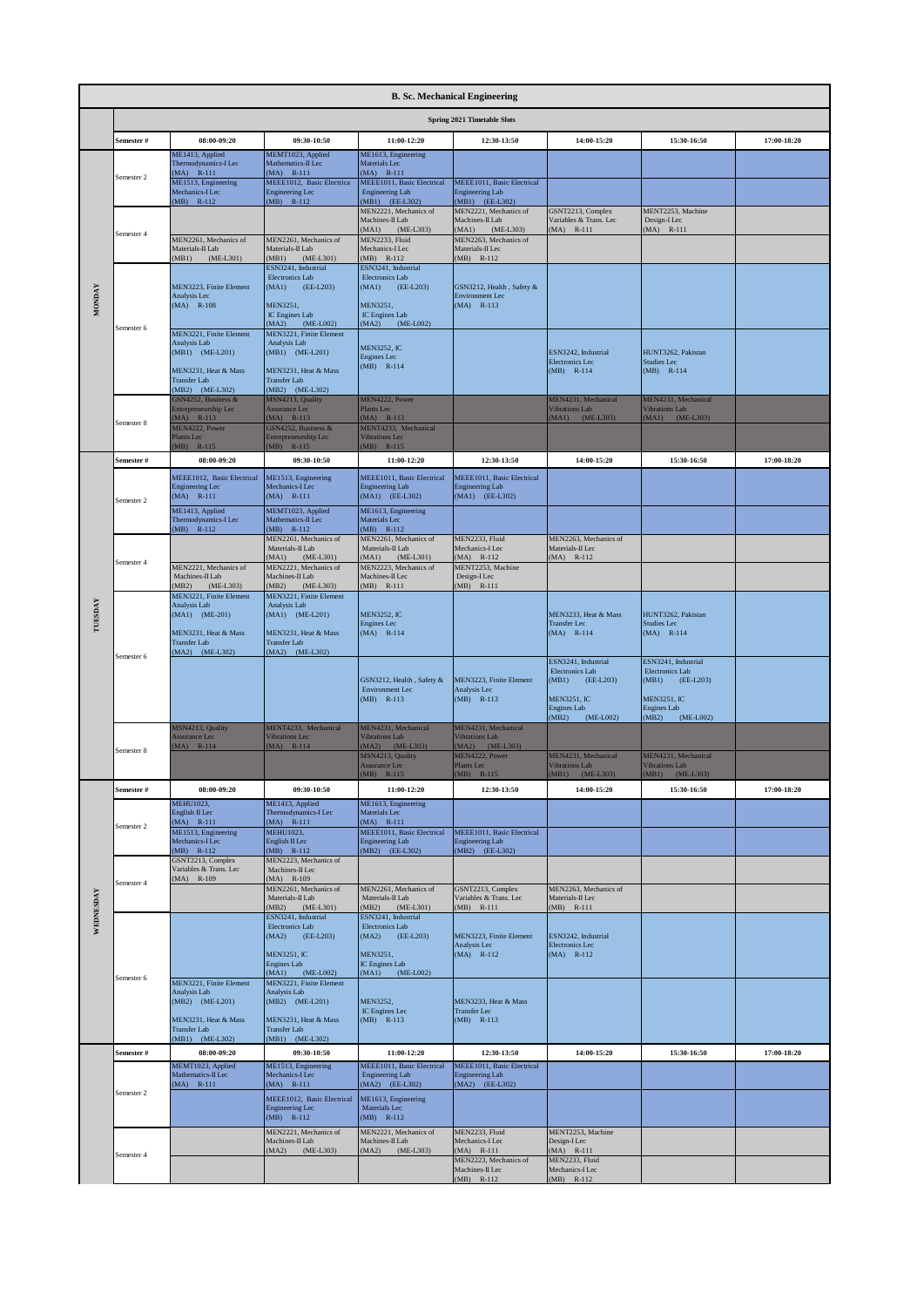| THURSDAY | Semester 6 | MEN3221, Finite Element<br>Analysis Lab<br>$(MA2)$ $(ME-L201)$<br>MEN3231, Heat & Mass<br><b>Transfer Lab</b><br>(MA1) (ME-L302) | MEN3221. Finite Element<br>Analysis Lab<br>(MA2) (ME-L201)<br>MEN3231. Heat & Mass<br><b>Transfer Lab</b><br>(MA1) (ME-L302) | GSN3212, Health, Safety &<br><b>Environment Lec</b><br>$(MA)$ R-113                                                       | HUNT3262, Pakistan<br><b>Studies Lec</b><br>$(MA)$ R-113    |                                                                      |                                                                      |             |
|----------|------------|----------------------------------------------------------------------------------------------------------------------------------|------------------------------------------------------------------------------------------------------------------------------|---------------------------------------------------------------------------------------------------------------------------|-------------------------------------------------------------|----------------------------------------------------------------------|----------------------------------------------------------------------|-------------|
|          |            | ESN3242. Industrial<br><b>Electronics</b> Lec<br>$(MB)$ R-113                                                                    | ESN3241. Industrial<br>Electronics Lab<br>(MB2)<br>(EE-L203)<br>MEN3251,<br>IC Engines Lab<br>(MB1)<br>$(ME-L002)$           | ESN3241, Industrial<br>Electronics Lab<br>(MB2)<br>(EE-L203)<br>MEN3251.<br><b>IC Engines Lab</b><br>(MB1)<br>$(ME-L002)$ | MEN3233. Heat & Mass<br><b>Transfer Lec</b><br>$(MB)$ R-114 |                                                                      |                                                                      |             |
|          | Semester 8 | MENT4233, Mechanical<br><b>Vibrations Lec</b><br>$(MA)$ R-114<br>GSN4252, Business &<br>Entrepreneurship Lec<br>$(MB)$ R-115     | GSN4252, Business &<br>Entrepreneurship Lec<br>$(MA)$ R-114<br>MSN4213, Quality<br>Assurance Lec<br>$(MB)$ R-115             | MEN4222, Power<br>Plants Lec<br>$(MA)$ R-114<br>MENT4233, Mechanical<br><b>Vibrations Lec</b><br>$(MB)$ R-115             |                                                             | MEN4231, Mechanical<br><b>Vibrations Lab</b><br>$(ME-L303)$<br>(MB2) | MEN4231, Mechanical<br><b>Vibrations Lab</b><br>(MB2)<br>$(ME-L303)$ |             |
|          | Semester#  | 08:00-09:20                                                                                                                      | 09:30-10:50                                                                                                                  | 11:00-12:20                                                                                                               | 12:30-13:50                                                 | 14:00-15:20                                                          | 15:30-16:50                                                          | 17:00-18:20 |
|          | Semester 2 |                                                                                                                                  | MEEE1012, Basic Electrical<br><b>Engineering Lec</b><br>$(MA)$ R-111                                                         | MEHU1023,<br>English II Lec                                                                                               | <b>Juma Break</b>                                           |                                                                      |                                                                      |             |
|          |            |                                                                                                                                  |                                                                                                                              | $(MA)$ R-111                                                                                                              |                                                             |                                                                      |                                                                      |             |
|          |            | <b>MEHU1023,</b><br>English II Lec<br>$(MB)$ R-112                                                                               | ME1413, Applied<br>Thermodynamics-I Lec<br>$(MB)$ R-112                                                                      | MEMT1023, Applied<br>Mathematics-II Lec<br>(MB) R-112                                                                     | Juma Break                                                  |                                                                      |                                                                      |             |
|          |            |                                                                                                                                  | MEN2261, Mechanics of<br>Materials-II Lab<br>(MA2)<br>(ME-L301)                                                              | MEN2261, Mechanics of<br>Materials-II Lab<br>(MA2)<br>(ME-L301)                                                           | <b>Juma Break</b>                                           | MEN2223, Mechanics of<br>Machines-II Lec<br>$(MA)$ R-110             | MEN2263, Mechanics of<br>Materials-II Lec<br>$(MA)$ R-110            |             |
| FRIDAY   | Semester 4 |                                                                                                                                  | MEN2221, Mechanics of<br>Machines-II Lab<br>(MB1)<br>$(ME-L303)$                                                             | MEN2221, Mechanics of<br>Machines-II Lab<br>$(ME-L303)$<br>(MB1)                                                          | <b>Juma Break</b>                                           | GSNT2213, Complex<br>Variables & Trans, Lec<br>$(MB)$ R-111          | MENT2253, Machine<br>Design-I Lec<br>$(MB)$ R-111                    |             |
|          |            | MEN3252,<br>IC Engines Lec<br>(MA) R-113                                                                                         | ESN3242. Industrial<br><b>Electronics</b> Lec<br>$(MA)$ R-113                                                                | MEN3233. Heat & Mass<br><b>Transfer Lec</b><br>$(MA)$ R-113                                                               | <b>Juma Break</b>                                           |                                                                      |                                                                      |             |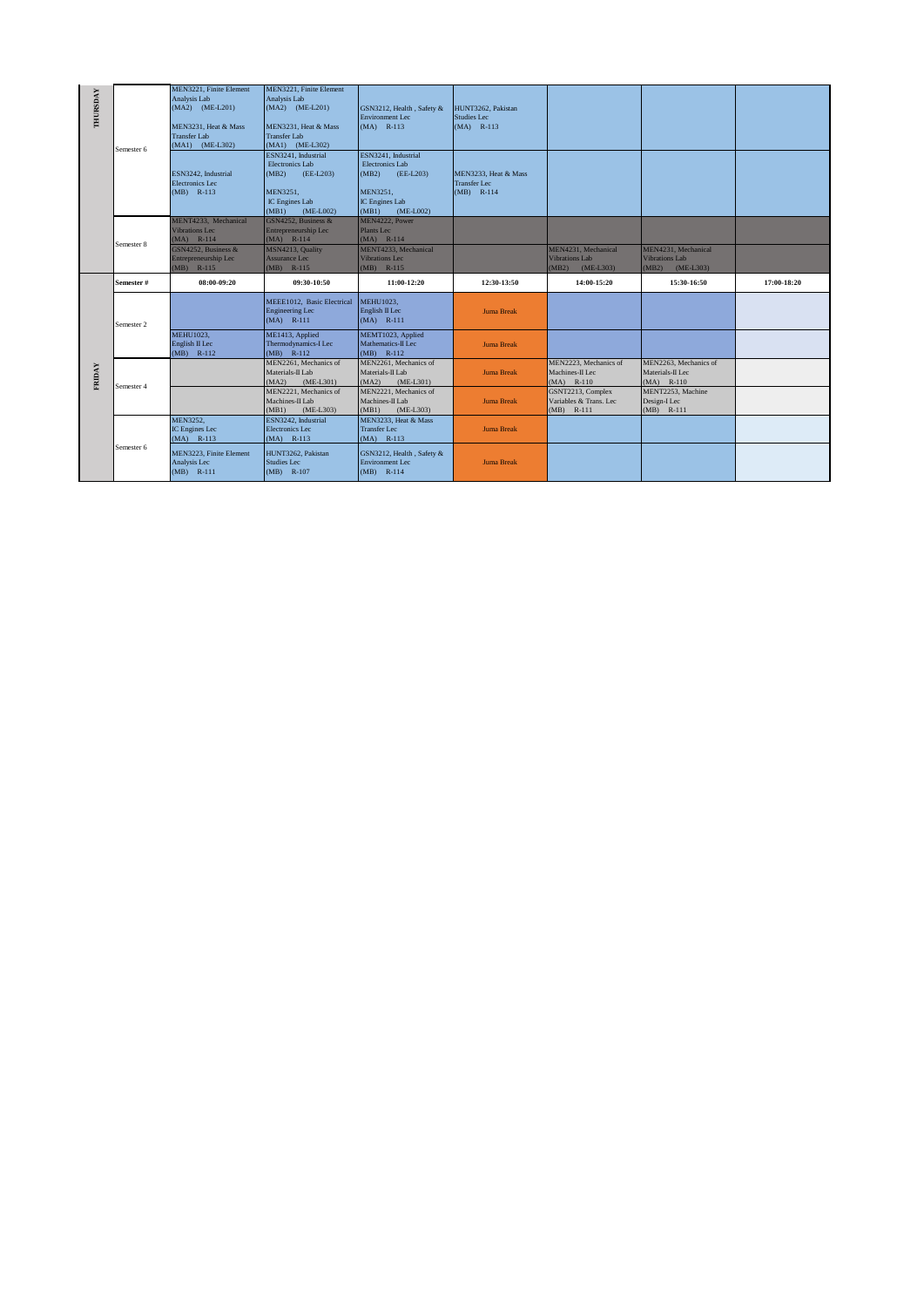|               | M. Sc. Civil Engineering    |             |             |             |             |             |                                                                      |                                                                            |  |  |
|---------------|-----------------------------|-------------|-------------|-------------|-------------|-------------|----------------------------------------------------------------------|----------------------------------------------------------------------------|--|--|
|               | Spring 2021 Timetable Slots |             |             |             |             |             |                                                                      |                                                                            |  |  |
|               | Semester #                  | 08:00-09:20 | 09:30-10:50 | 11:00-12:20 | 12:30-13:50 | 14:00-15:20 | 18:30-19:50                                                          | 20:00-21:20                                                                |  |  |
| <b>MONDAY</b> |                             |             |             |             |             |             | CE6413, Applied Hydrology<br>(MSC) R-109                             | CE6413, Applied Hydrology<br>(MSC)<br>R-109                                |  |  |
|               |                             | 08:00-09:20 | 09:30-10:50 | 11:00-12:20 | 12:30-13:50 | 14:00-15:20 | 18:30-19:50                                                          | 20:00-21:20                                                                |  |  |
| TUESDAY       |                             |             |             |             |             |             | CE5413, Irrigation Engineering<br>& Practices<br>(MSC)<br>R-109      | CE5413, Irrigation<br><b>Engineering &amp; Practices</b><br>(MSC)<br>R-109 |  |  |
|               |                             | 08:00-09:20 | 09:30-10:50 | 11:00-12:20 | 12:30-13:50 | 14:00-15:20 | 18:30-19:50                                                          | 20:00-21:20                                                                |  |  |
| WEDNESDAY     | Semester 1                  |             |             |             |             |             | CE6213. Finite Element<br>Methods in Engineering<br>(MSC)<br>$R-111$ | CE6203. Advanced Reinforce<br>Concrete<br>(MSC)<br>R-109                   |  |  |
|               |                             | 08:00-09:20 | 09:30-10:50 | 11:00-12:20 | 12:30-13:50 | 14:00-15:20 | 18:30-19:50                                                          | 20:00-21:20                                                                |  |  |
| THURSDAY      |                             |             |             |             |             |             | CE6213. Finite Element<br>Methods in Engineering<br>(MSC)<br>$R-111$ | CE6203, Advanced Reinforce<br>Concrete<br>(MSC)<br>R-109                   |  |  |
|               |                             | 08:00-09:20 | 09:30-10:50 | 11:00-12:20 | 12:30-13:50 | 14:00-15:20 | 18:30-19:50                                                          | 20:00-21:20                                                                |  |  |
| FRIDAY        |                             |             |             |             |             |             | CE6523, Soil Improvement<br>Techniques<br>R-109<br>(MSC)             | CE6523, Soil Improvement<br>Techniques<br>(MSC)<br>R-109                   |  |  |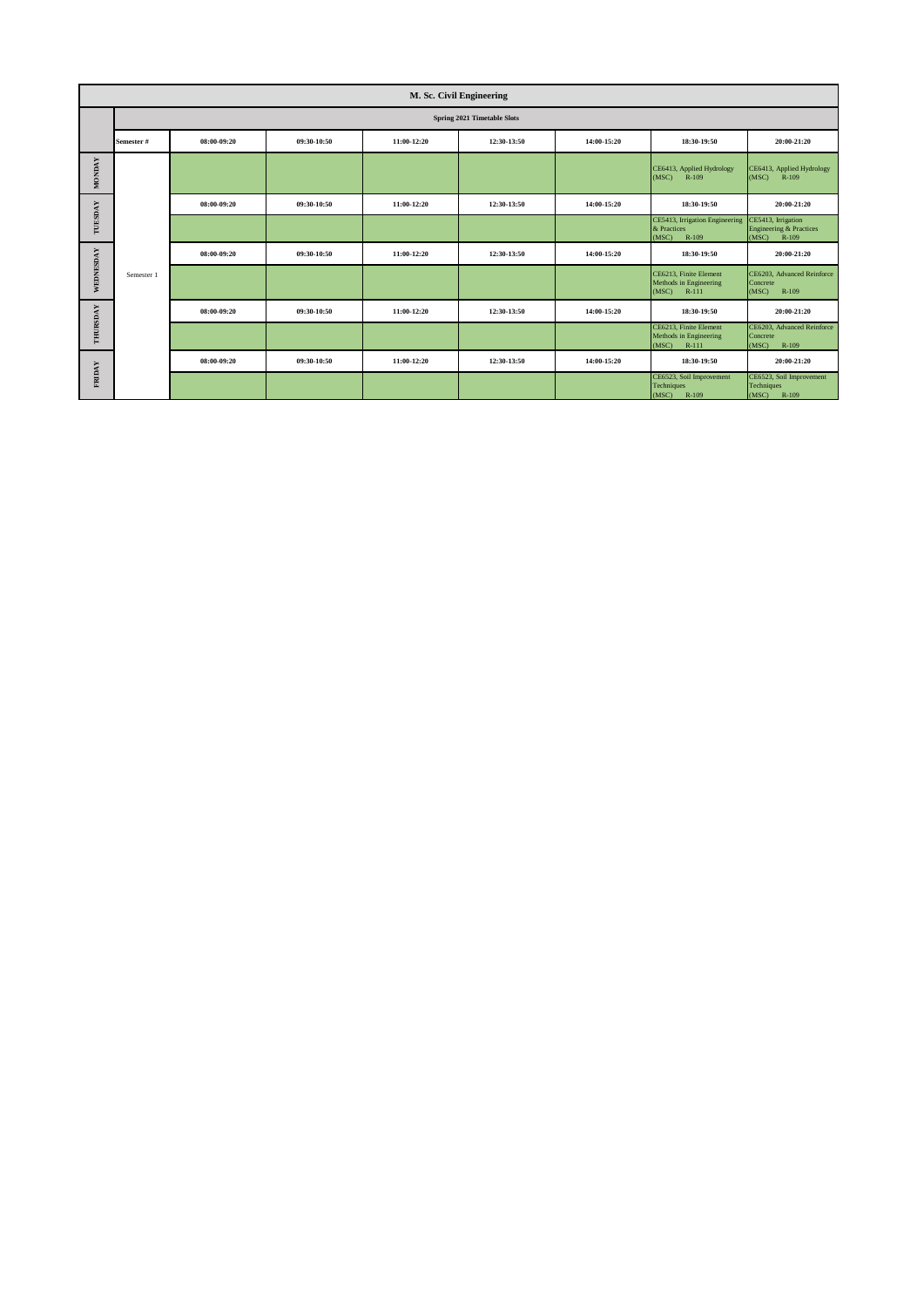|                      | M. Sc. Electrical Engineering |             |             |             |             |             |                                                                       |                                                                                        |  |  |  |
|----------------------|-------------------------------|-------------|-------------|-------------|-------------|-------------|-----------------------------------------------------------------------|----------------------------------------------------------------------------------------|--|--|--|
|                      | Spring 2021 Timetable Slots   |             |             |             |             |             |                                                                       |                                                                                        |  |  |  |
|                      | Semester#                     | 08:00-09:20 | 09:30-10:50 | 11:00-12:20 | 12:30-13:50 | 14:00-15:20 | 18:30-19:50                                                           | 20:00-21:20                                                                            |  |  |  |
| $_{\rm NOM}^{\rm N}$ |                               |             |             |             |             |             | EE5853, High Voltage<br>Equipment<br>(MSC)<br>R-107                   | EE5853, High Voltage<br>Equipment<br>R-107<br>(MSC)                                    |  |  |  |
|                      |                               | 08:00-09:20 | 09:30-10:50 | 11:00-12:20 | 12:30-13:50 | 14:00-15:20 | 18:30-19:50                                                           | 20:00-21:20                                                                            |  |  |  |
| TUESDAY              |                               |             |             |             |             |             | EE5623, Distributed Control<br>of Multiagent<br>(MSC)<br>R-107        | EE5623, Distributed Control<br>of Multiagent<br>(MSC)<br>R-107                         |  |  |  |
|                      |                               | 08:00-09:20 | 09:30-10:50 | 11:00-12:20 | 12:30-13:50 | 14:00-15:20 | 18:30-19:50                                                           | 20:00-21:20                                                                            |  |  |  |
| WEDNESDAY            | Semester 1                    |             |             |             |             |             | EE5543, Satellite<br>Communication<br>(MSC)<br>R-107                  | EE5543, Satellite<br>Communication<br>R-107<br>(MSC)                                   |  |  |  |
|                      |                               | 08:00-09:20 | 09:30-10:50 | 11:00-12:20 | 12:30-13:50 | 14:00-15:20 | 18:30-19:50                                                           | 20:00-21:20                                                                            |  |  |  |
| THURSDAY             |                               |             |             |             |             |             | Theoryt<br>(MSC)<br>$R-107$                                           | EE5513, Advanced Probability EE5513, Advanced Probability<br>Theoryt<br>(MSC)<br>R-107 |  |  |  |
|                      |                               | 08:00-09:20 | 09:30-10:50 | 11:00-12:20 | 12:30-13:50 | 14:00-15:20 | 18:30-19:50                                                           | 20:00-21:20                                                                            |  |  |  |
| <b>FRIDAY</b>        |                               |             |             |             |             |             | EE5843, Photovoltaic Based<br><b>Energy Systems</b><br>(MSC)<br>R-107 | EE5843, Photovoltaic Based<br><b>Energy Systems</b><br>R-107<br>(MSC)                  |  |  |  |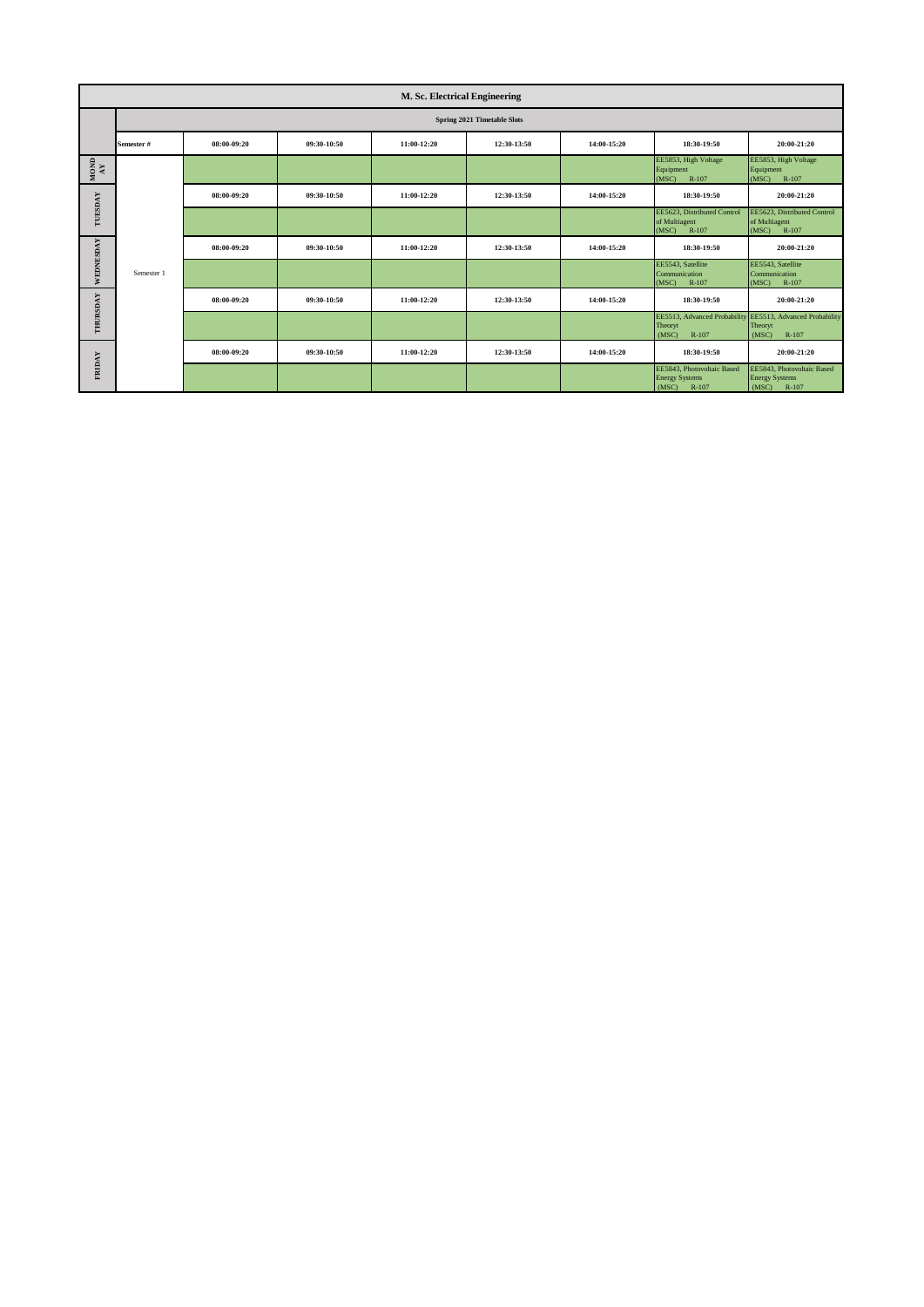|               | M. Sc. Mechanical Engineering |                                    |             |             |             |             |                                                            |                                                                                          |  |  |  |  |  |
|---------------|-------------------------------|------------------------------------|-------------|-------------|-------------|-------------|------------------------------------------------------------|------------------------------------------------------------------------------------------|--|--|--|--|--|
|               |                               | <b>Spring 2021 Timetable Slots</b> |             |             |             |             |                                                            |                                                                                          |  |  |  |  |  |
|               | Semester #                    | 08:00-09:20                        | 09:30-10:50 | 11:00-12:20 | 12:30-13:50 | 14:00-15:20 | 18:30-19:50                                                | 20:00-21:20                                                                              |  |  |  |  |  |
| WEDNESDAY     |                               |                                    |             |             |             |             | Application<br>(MSC)<br>R-108                              | ME6713, CFD for Engineering ME6713, CFD for Engineering<br>Application<br>(MSC)<br>R-108 |  |  |  |  |  |
|               | Semester 1                    | 08:00-09:20                        | 09:30-10:50 | 11:00-12:20 | 12:30-13:50 | 14:00-15:20 | 18:30-19:50                                                | 20:00-21:20                                                                              |  |  |  |  |  |
| THURSDAY      |                               |                                    |             |             |             |             | ME5413, Automotive<br>Powertrains<br>R-108<br>(MSC)        | ME5413, Automotive<br>Powertrains<br>R-108<br>(MSC)                                      |  |  |  |  |  |
|               |                               | 08:00-09:20                        | 09:30-10:50 | 11:00-12:20 | 12:30-13:50 | 14:00-15:20 | 18:30-19:50                                                | 20:00-21:20                                                                              |  |  |  |  |  |
| <b>FRIDAY</b> |                               |                                    |             |             |             |             | ME6233, Welding and Joining<br>Processes<br>(MSC)<br>R-108 | ME6233, Welding and Joining<br><b>Processes</b><br>$R-108$<br>(MSC)                      |  |  |  |  |  |